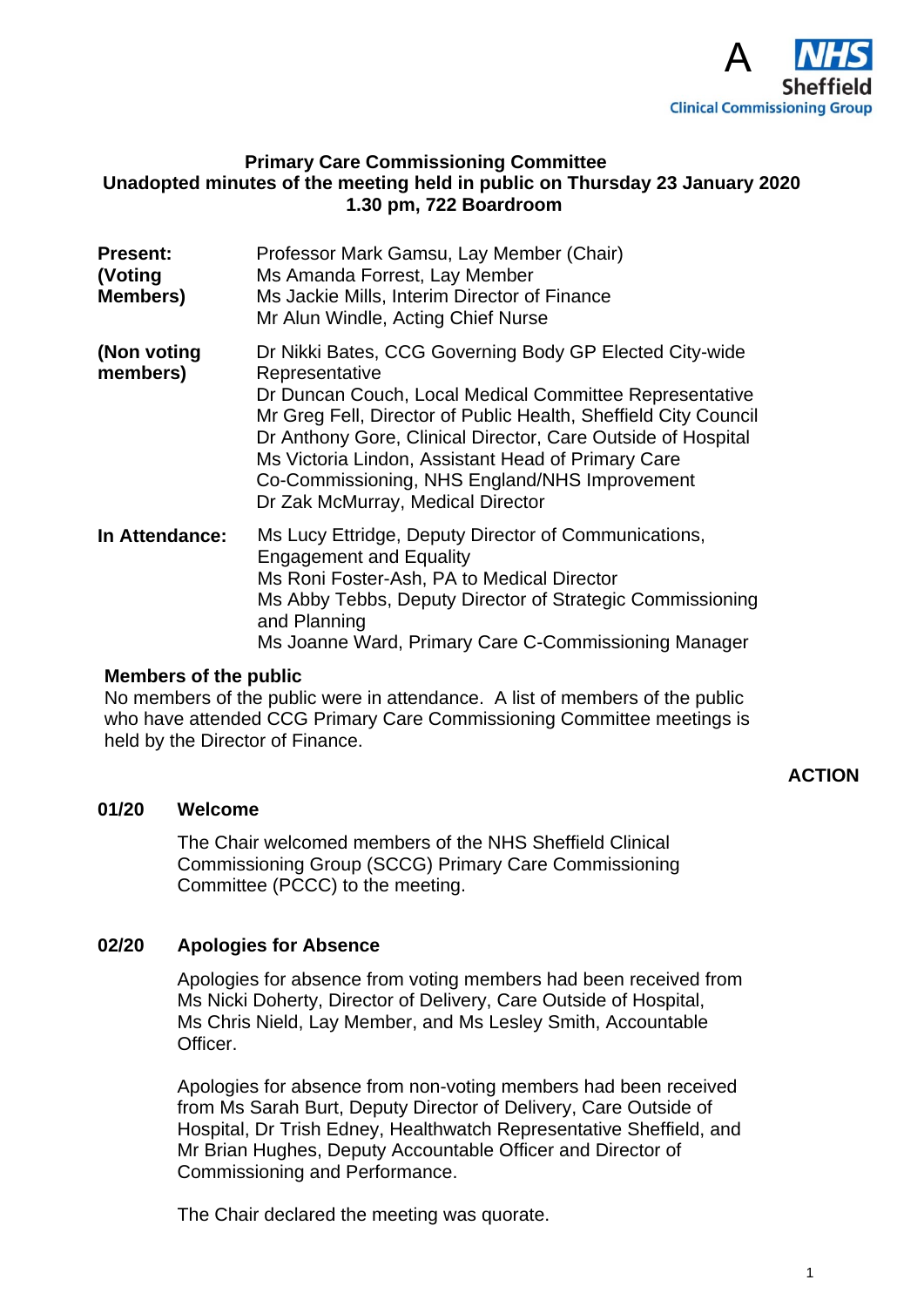## **03/20 Declarations of Interest**

The Chair reminded members of their obligation to declare any interest they may have on matters arising at Primary Care Commissioning Committee meetings which might conflict with the business of NHS Sheffield Clinical Commissioning Group (CCG). The Chair also reminded members that, in future, not only would any conflicts of interests need to be noted but there would also need to be a note of action taken to manage this. The Chair reminded members that they had been asked to declare any conflicts of interest in agenda items for discussion at today's meeting in advance of the meeting

Declarations made by members of the Primary Care Commissioning Committee are listed in the CCG's Register of Interests. The Register is available either via the secretary to the meeting or the CCG website at the following link:

http://www.sheffieldccg.nhs.uk/about-us/declarations-of-interest.htm

No declarations of interest were received from member with regards to public agenda items.

It was agreed that the PCCC register of interests and would be amended to reflect two changes in membership:

- Dr Amir Afzal, GP Locality Representative, Central was now a voting member of the Primary Care Commissioning Committee replacing Dr Terry Hudsen.
- Mr Alun Windle was now Acting Chief Nurse replacing Ms Mandy Philbin.

PCCC register of interests to be updated. **RFA** 

## **04/20 Questions from members of the public**

The Chair advised that no questions from the public had been received prior to the meeting.

#### **05/20 Minutes of the meeting held on 21 November 2019**

The minutes of the meeting held on 21 November 2019 were agreed as a true and accurate record.

# **06/20 Matters Arising**

- **a) Minutes 88/19 GP Patient Survey 2019** This had been added to the forward planner to be brought to the Committee once completed.
- **b) Minutes 97/19 and 86/19 West 5 Primary Care Networks Local Incentive Scheme**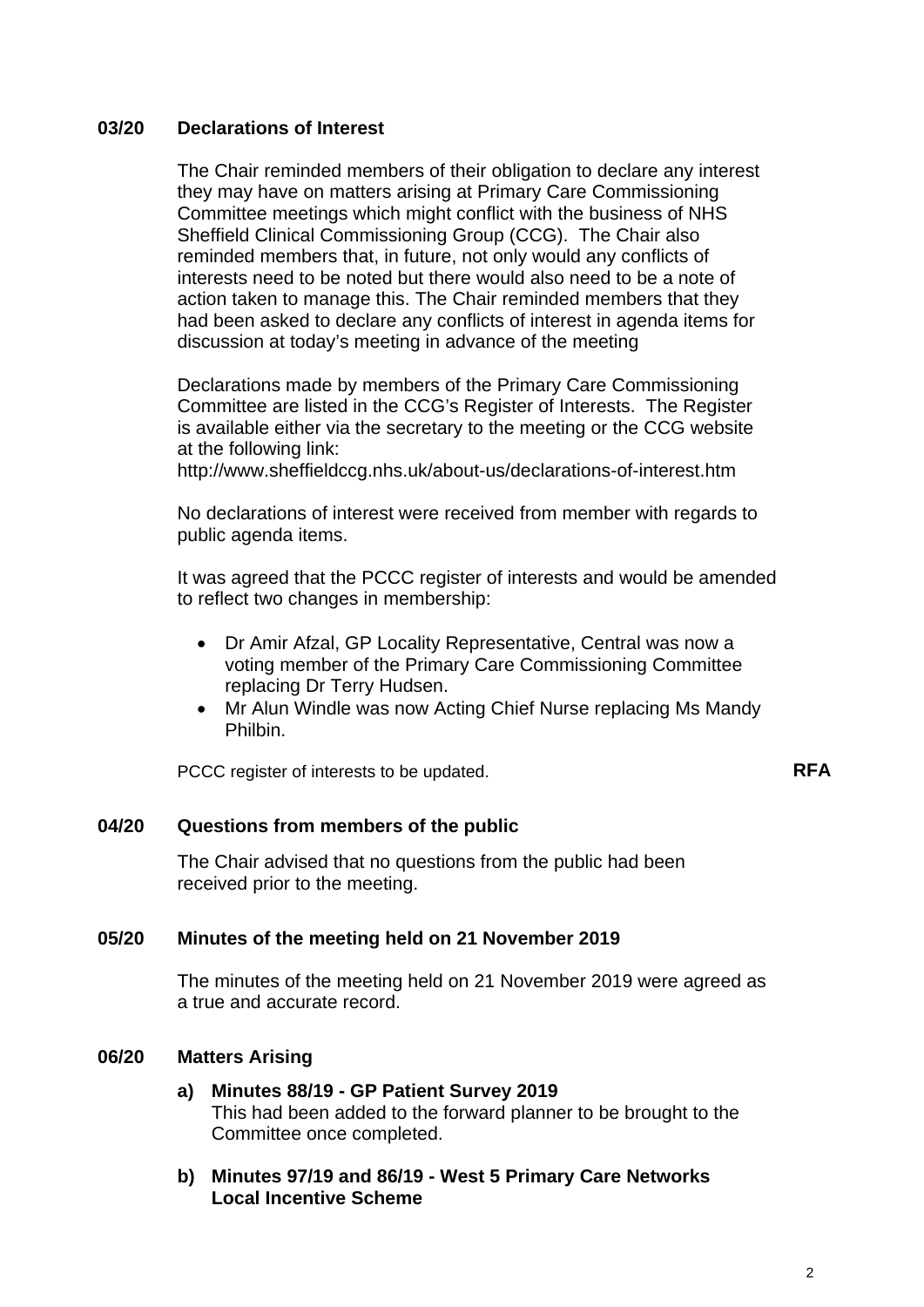This had been added to PCCC Forward Planner for April 2020 (public).

The Healthwatch Representative had agreed to provide examples of public confusion about how to access services provide by PCNs once permission had been gained from individuals concerned.

#### **c) Minute 98/18 - Matters Arising - Care Home LCS**

• The Deputy Director of Strategic Commissioning and Planning advised that the draft Primary Care Network DES included a draft Care Home specification as set out in a paper for noting (8a). Once this had been finalised it would be necessary to align this with ongoing plans.

The Chair advised that the paper for noting in private (11a) outlined the response given by SCCG on the Primary Care Network DES Service Specification Consultation.

• The Deputy Director of Strategic Commissioning and Planning confirmed that a list of locally commissioned services and review dates had been added to the Primary Care Update Report.

### **d) Minute 100/19 - Digital Programme Update - Online Consultations**

The Deputy Director of IT had agreed to provide a position statement to the next meeting of the Committee following a question about the accuracy of the information within this report. The Deputy Director of Strategic Commissioning and Planning told the Committee that once information had been received this would be reported to members.

**AL** 

### **07/20 Wave 4 Capital Allocations for Primary Care**

The Deputy Director of Strategic Commissioning and Planning informed the Committee that paper C presented the current position of the programmes and sought approval for the proposed governance arrangements suggested for SCCG.

Key points for noting:

- the complexity of the schemes in Sheffield means that the CCG needs a local Programme Board. This would feed into the newly established, ICS Programme Board. The Director of Finance confirmed that PCCC would provide formal oversight for the Sheffield programmes as agreed by the SCCG Governing Body.
- Resourcing requirements for the programme are being finalised. There was an opportunity to draw down on the monies in advance to support this process but the Director of Finance added that this process was unclear and, given the complexity of plans, the CCG would need to invest some resource at risk to enable schemes to progress. She emphasised the level of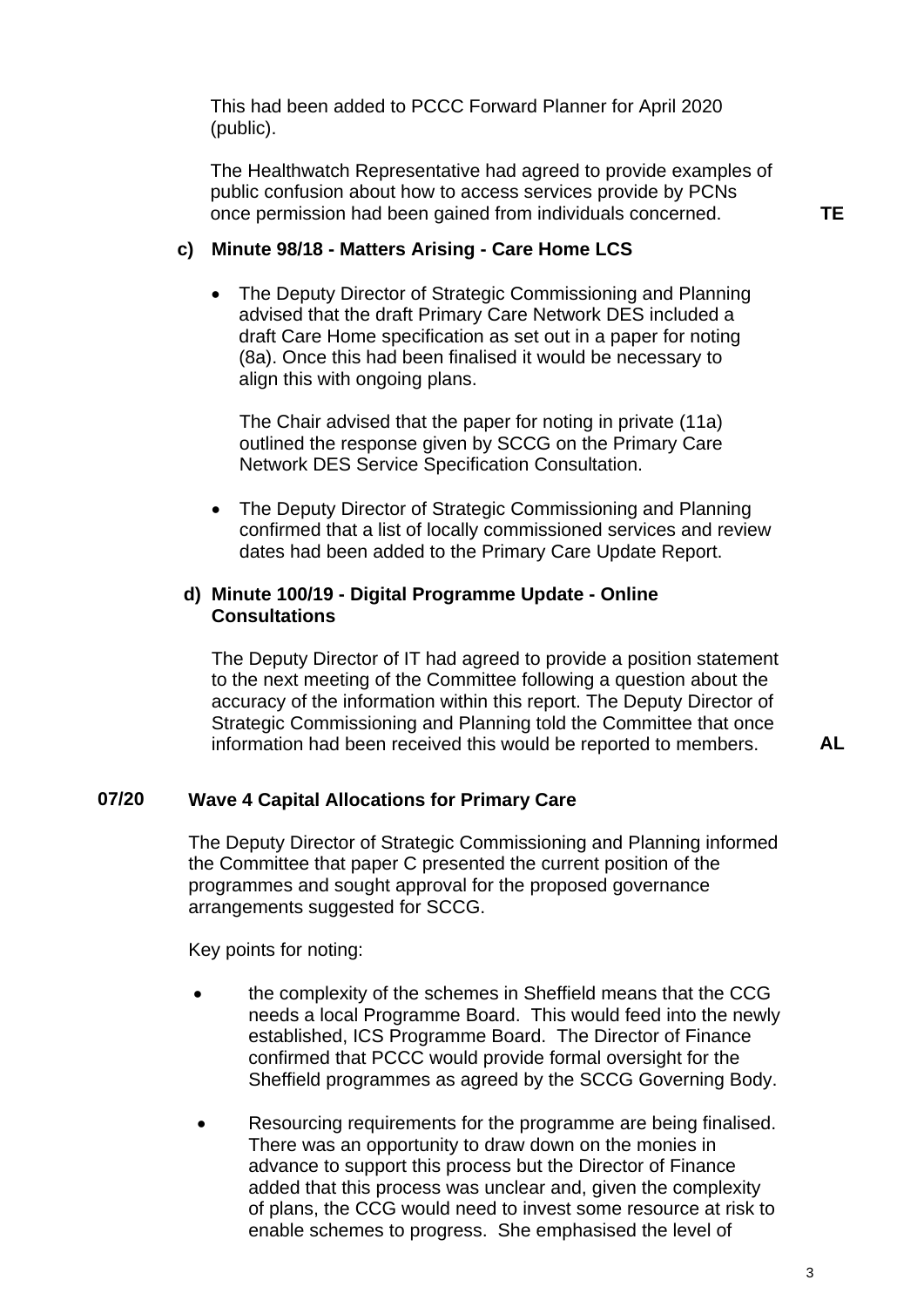complexity of the Sheffield programmes, with multiple stakeholders, but that this held very significant benefits that justified this risk.

The Deputy Director of Strategic Commissioning and Planning told PCCC that appendix one to paper C set out the approach that would be taken across South Yorkshire and Bassetlaw (S&B). A SY&B Programme Business Case was being drafted that would set the overarching context. It was hoped that this would make the progress of the individual project business cases more straightforward. It is anticipated that the programme business case will be brought to PCCC in April 2020 for approval**.** At the same time, work will continue to develop the Sheffield schemes and the benefits realisation would be added into the SY&B Programme Business Case.

The Director of Finance said that how practices could be supported to work differently and identifying opportunities for integrating other services was key to realising benefits. She told the Committee that the local authority had been involved in discussions and were currently looking at opportunities to include social care and other services in these developments. Many of the Sheffield schemes were based in areas of high deprivation and would play a part in addressing health inequalities for these populations.

Dr Bates declared an interest as a partner in a practice that has a scheme within the programme. The chair advised that Dr Bates could contribute to the discussion as there was nothing that related directly to this interest within the paper and as a non-voting member of the committee.

Ms Forrest asked if the CCG had the resources to manage this very complex programme of work and the Director of Public Heath advised that the Local Authority Capital Programme Team would be happy to be involved in this.

The Director of Finance replied that the resourcing plan being developed would identify those additional skills required and how best to secure them and confirmed that the Local Authority Capital Team were developing an offer of support. She reminded the Committee of existing CCG capacity in this area and that current priorities were to secure legal and project management support. The CCG recognises that it may not have all the required skills internally, and is also keen to ensure that internal colleagues do learn from this programme. A report will be brought back to PCCC to give assurance

Ms Forrest noted that although PCCC will receive regular reports on the programme, she would like to better understand how this it fits into the wider Primary Care Strategy to avoid developing spaces just being used in the same way.

The Director of Finance responded that the CCG wished to learn from mistakes made in the design of buildings previously by keeping the focus on service delivery and what is required to support this and plans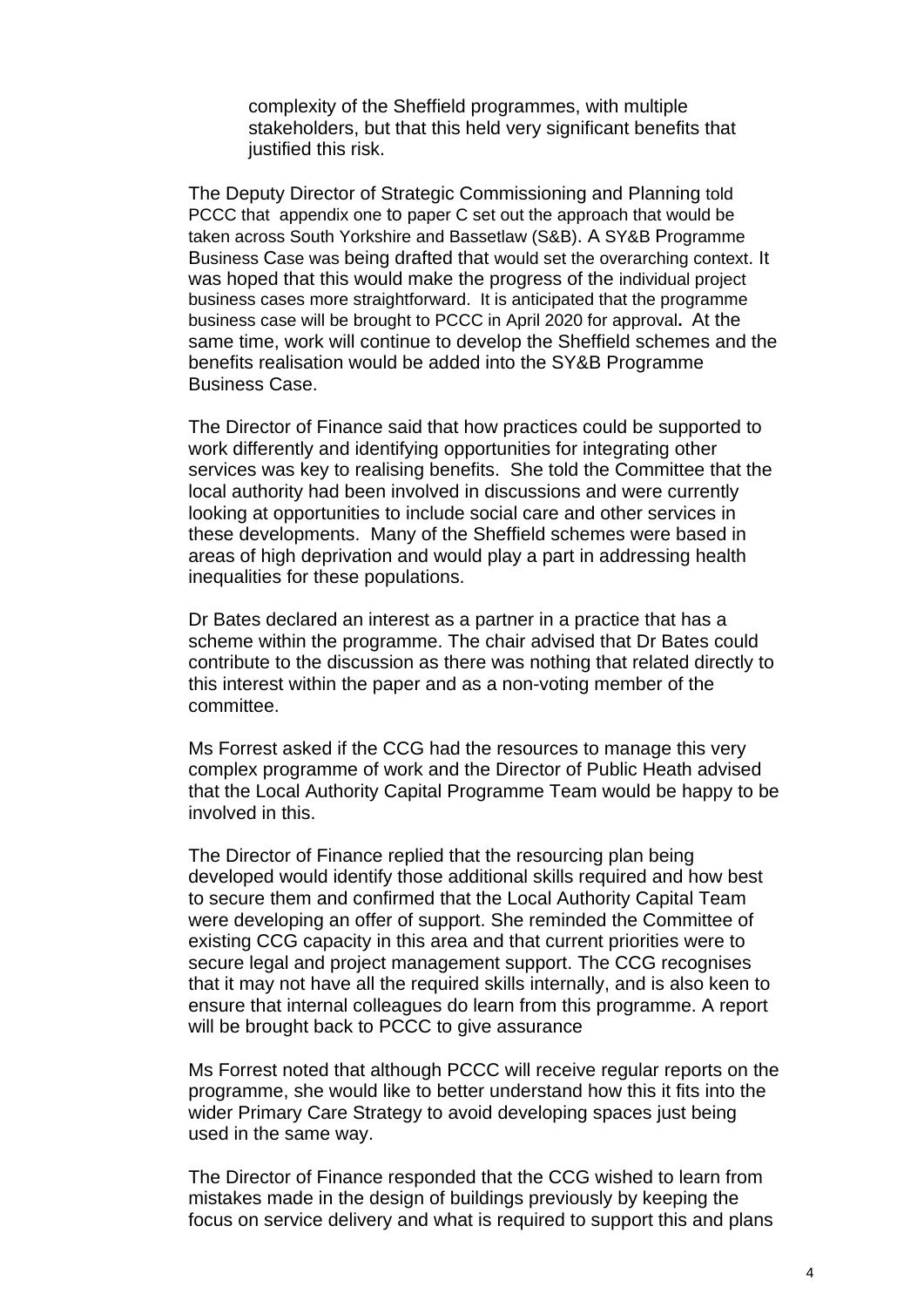to better utilise void space would align to this.

The Clinical Director, Care Outside of Hospital commented that taking a wider view of neighbourhood needs and joint working with the council and local voluntary sector and community while making delivery more complex would support this approach..

# **It was agreed to use part of a future PCCC development session to enable the Committee to develop a greater understanding of the programme and plans to progress it.**

The Deputy Director of Strategic Commissioning and Planning confirmed that the Primary Care Network Cclinical Directors and other members of the Networks would be part of the project teams.

## **The Primary Care Commissioning Committee:**

- **Approved the proposed governance process for SCCG**
- **Considered the contents of paper C and the progress outlined**
- **Agreed to add Wave 4 Capital Bids Programme to forward planner for future development session AT**

### **08/20 Financial Report at Month 9**

The Director of Finance presented the financial report which provided Primary Care Commissioning Committee with the financial position for primary care budgets for the nine months to 31 December 2019.

The following points were highlighted:

- The forecast outturn position is in line with previous forecasts.
- Delegated budgets The Additional Roles Reimbursement Scheme The CCG had forecasted that it would spend this money to budget this year. The CCG has written out to networks and asked them for their forecasts on what they will spend. A level of slippage has been identified. There is an expectation from NHS England that the funding for this scheme will be fully spent. The Director of Finance confirmed that there are strict regulations on how the CCG can utilise this slippage.

Conversations have been initiated around what the level of slippage is likely to be and how this may be recycled to support Networks. Further conversations are being held with NHS England colleagues to determine the level of flexibility that is possible. Networks have ideas around what how they would like to utilise this funding, discussions continue.

**•** Other Risks

The GPIT continues to be the main area of risk. The CCG have fully identified all funding commitments for this year and also going forward into next year.